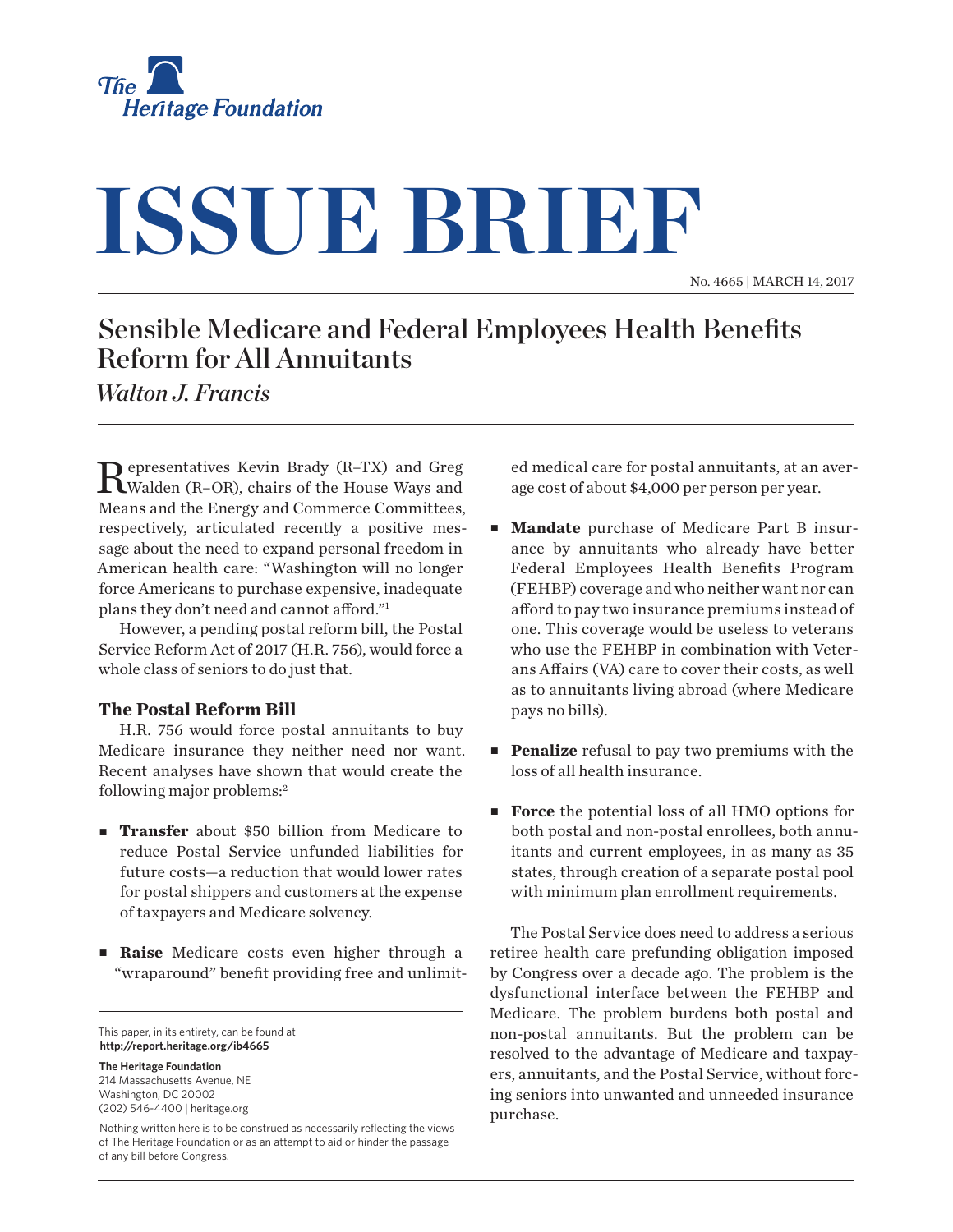#### **The Heart of the Problem**

The FEHBP and Medicare programs were enacted separately—the former in 1960 and the latter in 1965—with no provision in either to accommodate for the other. The Office of Personnel Management (OPM), the agency that administers the FEHBP, then made a fateful decision to encourage FEHBP plans to offer wraparound benefits for annuitants with Parts A (hospital) or B (physician) of Medicare. Under this scheme, adopted by almost all of the national FEHBP plans but not by many local plans, annuitants who enrolled in Part A would not have to pay any cost sharing for hospital stays and those enrolled in Part B would not have to pay any cost sharing for physician and related costs. Because Medicare is "primary" for age 65 annuitants, this meant that the great majority of medical costs for these annuitants would be paid by Medicare rather than by FEHBP plans. The entire pool of FEHBP enrollees thus reaped these large savings.

This arrangement not only imposed direct costs on Medicare and its payers, but also raised health care utilization for unnecessary "free" care. The bill is staggering—about \$4,000 a year per affected annuitant, and over \$5 billion a year for all FEHB annuitants enrolled in both Parts A and B.3

Approximately three-fourths of all FEHBP age 65 annuitants—both postal and non-postal—currently sign up for Part B. (Part A is essentially mandatory and presents no post-retirement premium cost.) Medicare Part B is expensive, currently costing about \$1,600 a year to new enrollees. It can be a significant burden for an aged couple on a fixed federal pension. Taking into account wraparound benefits, the average net cost of Part B is about half its premium.

Since the creation of the Medicare Advantage (MA) program in 2003, the OPM has also allowed annuitants with both Parts A and B of Medicare to "suspend" FEHBP enrollment and enroll in an MA plan. MA plans are largely offered by the same carriers who market plans in the FEHBP, and offer similar benefits. Being enrolled in an MA plan allows annuitants to pay only one program's premiums rather than premiums for both. However, this option is little known and little used.

#### **The Solution to the Problem**

A simple reform approach to Medicare/FEHBP coordination is to offer all age 65 (and older) federal annuitants—both postal and non-postal—the Open Season option of enrolling in an MA plan, suspending FEHBP enrollment, and receiving an annual taxfree \$1,500 contribution towards a Health Savings Account (HSA).

Medicare would be changed to create a "Creditable Coverage" provision allowing penalty-free enrollment in Part B by persons who have been enrolled in a health plan as good or better, similar to a provision that already applies to enrollment in Part D. The prohibition on HSA contributions by anyone enrolled in any health plan that is not a "high-deductible" plan would be modified to create an exception for persons enrolled in Medicare. The FEHBP would be modified to pay for the HSA contribution and to allow annuitant spouses to enroll in self-only FEHBP plans if only one spouse was old enough to elect Medicare Advantage.

**Savings.** Current enrollees in both Medicare Parts A and B selecting this option would save about \$2,000 a year in FEHBP premium cost, and gain \$1,500 for the HSA, but lose about \$800 in wrap-

<sup>1.</sup> Kevin Brady and Greg Walden, "The Health Bill You've Waited For," *The Wall Street Journal*, March 7, 2017, <https://www.wsj.com/articles/the-health-bill-youve-waited-for-1488847444>(accessed March 14, 2017).

<sup>2.</sup> The current bill is essentially unchanged from the Postal Service Reform Act of 2016 (H.R. 5714). See Walton Francis, "Postal Health Benefits and the FEHBP: The Urgent Case for Getting Reform Right," Heritage Foundation *Backgrounder* No. 3155, September 14, 2016, <http://www.heritage.org/health-care-reform/report/postal-service-health-benefits-and-the-fehbp-the-urgent-case-getting>, and "Postal Service Health Benefits and Prescription Drugs for the Elderly in the FEHBP: Compounding the Problem," Heritage Foundation *Issue Brief* No. 4627, November 16, 2016, <http://thf-reports.s3.amazonaws.com/2016/IB4627.pdf>.

<sup>3.</sup> See Christopher Hogan, "Exploring the Effects of Secondary Coverage on Medical Spending for the Elderly," Direct Research LLC *Report for the Medicare Payment Advisory Commission*, August 2014, [http://www.medpac.gov/docs/default-source/contractor-reports/august2014\\_](http://www.medpac.gov/docs/default-source/contractor-reports/august2014_secondaryinsurance_contractor.pdf?sfvrsn=0) [secondaryinsurance\\_contractor.pdf?sfvrsn=0](http://www.medpac.gov/docs/default-source/contractor-reports/august2014_secondaryinsurance_contractor.pdf?sfvrsn=0) (accessed March 9, 2017); U.S. Government Accountability Office, "Medicare Supplemental Coverage: Medigap and Other Factors Are Associated with Higher Estimated Health Care Expenditures," September 2013, <http://www.gao.gov/assets/660/657956.pdf> (accessed March 9, 2017); and Ezra Golberstein, Kayo Walsh, Yulei He, and Michael Chernew, "Supplemental Coverage Associated with More Rapid Spending Growth for Medicare Beneficiaries," *Health Affairs*, Vol. 32, No. 5 (May 2013), pp. 873–881,<http://content.healthaffairs.org/content/32/5/873.full.pdf> (accessed March 13, 2017).